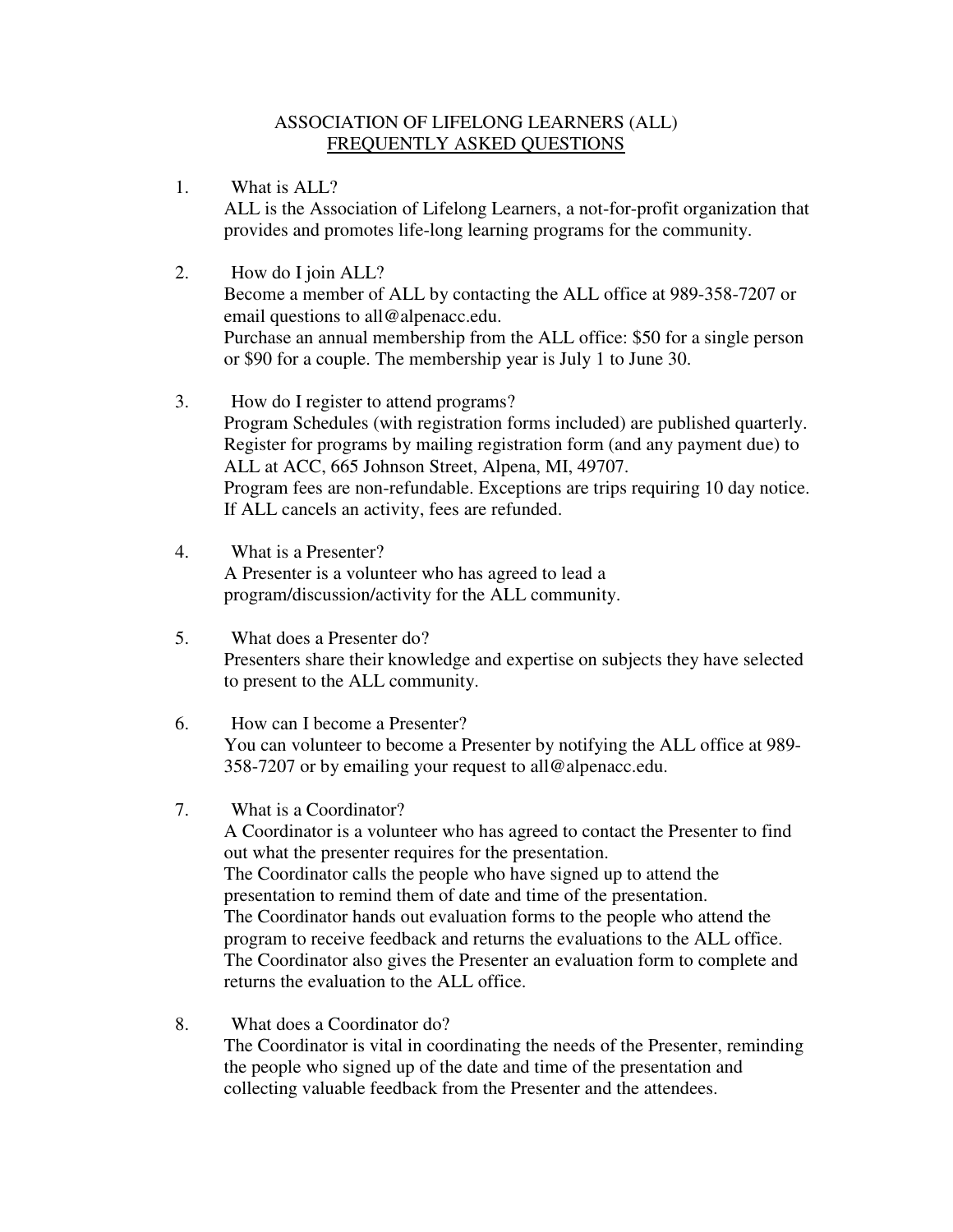- 9. How can I become a Coordinator? You can volunteer to become a Coordinator by notifying the ALL office at 989-358-7207 or by emailing your request to all@alpenacc.edu.
- 10. What is a Curriculum Committee? ALL's Curriculum Committee is a group of people who discuss and agree on ideas for presentations.
- 11. How can I join a Curriculum Committee? You can volunteer to share your ideas and vision for future presentations and request a Curriculum Committee meeting schedule by contacting the ALL office at 989-358-7207 or by emailing all@alpenacc.edu
- 12. How can I volunteer to help ALL in other ways? You can volunteer to assist in any aspect of ALL which interests you (such as event planning, marketing and membership or fundraising) by contacting the ALL office at 989-358-7207 or by emailing your request to all@alpenacc.edu.
- 13. Where are the programs held? Program locations are listed in the Program Schedule along with the program description and other pertinent information. A large portion of presentations are held in the Madeline Briggs Center building located on Alpena Community College (ACC) campus. (see map)

## 14. Where do I park? Upon joining ALL you will receive a parking tag to be placed on your rearview mirror. This tag identifies you as an ALL member and provides authorized parking in ACC's parking lots.

- 15. How much does it cost to join ALL? Annual membership is from July 1 to June 30: \$50 for a single person or \$90 for a couple, cash and/or check made payable to ALL.
- 16. How do I volunteer to be involved in ALL? JUST DO IT!! Contact the ALL office at 989-358-7207 or email all@alpenacc.edu.
- 17. How do I find out what programs are offered? Programs are listed in a quarterly Program Schedule. For extra copies of program schedules or ALL's newsletter visit the ALL at ACC website at www.associationoflifelonglearners.org. Additional information and photos can be found on ALL's Facebook page.
- 18. Who do I contact if I have an idea for a program?